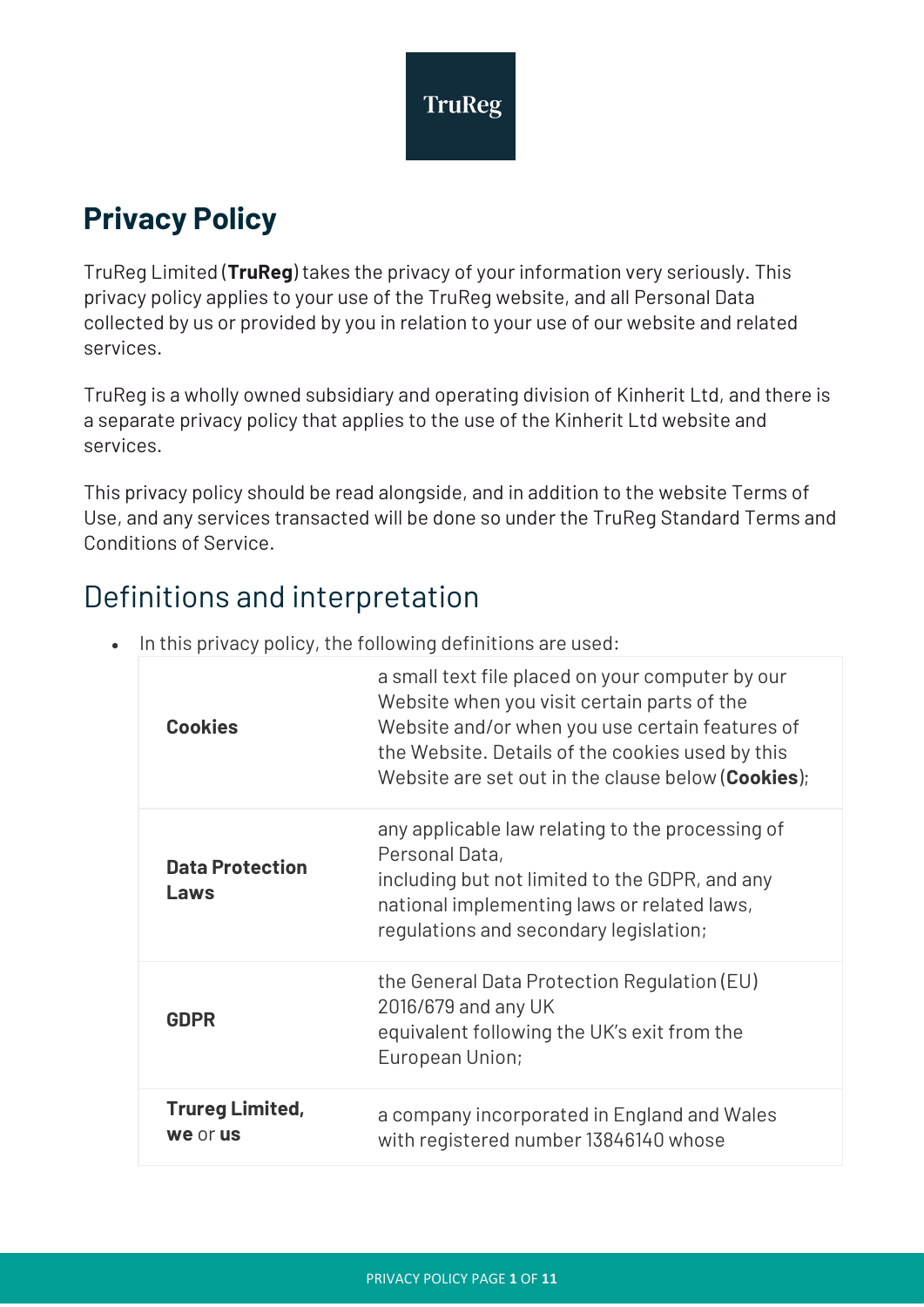|                                       | registered office is at Equinox South Great Park<br>Road, Bradley Stoke, Bristol, England, BS32 4QL;                                                                                                                                                                                                                                                                               |
|---------------------------------------|------------------------------------------------------------------------------------------------------------------------------------------------------------------------------------------------------------------------------------------------------------------------------------------------------------------------------------------------------------------------------------|
| <b>Personal Data</b>                  | any information that enables us to identify an<br>individual, either directly or indirectly;                                                                                                                                                                                                                                                                                       |
| <b>UK and EU</b><br><b>Cookie Law</b> | the Privacy and Electronic Communications (EC<br>Directive) Regulations 2003 as amended by the<br>Privacy and Electronic Communications (EC<br>Directive) (Amendment) Regulations 2011 and any<br>legislation that supersedes, amends or replaces<br>all or part of such Regulations in the UK;                                                                                    |
| <b>User or you</b>                    | any individual that accesses the website, takes<br>products or services from TruReg or otherwise<br>engages with TruReg and is not either (i) employed<br>by TruReg and acting in the course of their<br>employment or (ii) engaged as a consultant or<br>otherwise providing services to TruReg and<br>engaging with TruReg in connection with the<br>provision of such services. |

- In this privacy policy, unless the context requires a different interpretation:
	- the singular includes the plural and vice versa;
	- references to sub-clauses, clauses, schedules or appendices are to subclauses, clauses, schedules or appendices of this privacy policy;
	- a reference to a person includes firms, companies, government entities, trusts and partnerships;
	- "including" is understood to mean "including without limitation";
	- reference to any statutory provision includes any modification or amendment of it;
	- the headings and sub-headings do not form part of this privacy policy.

## Scope of this privacy policy

• This privacy policy applies only to the actions of TruReg and Users with respect to our Websites or our provision of services to Users. It does not extend to the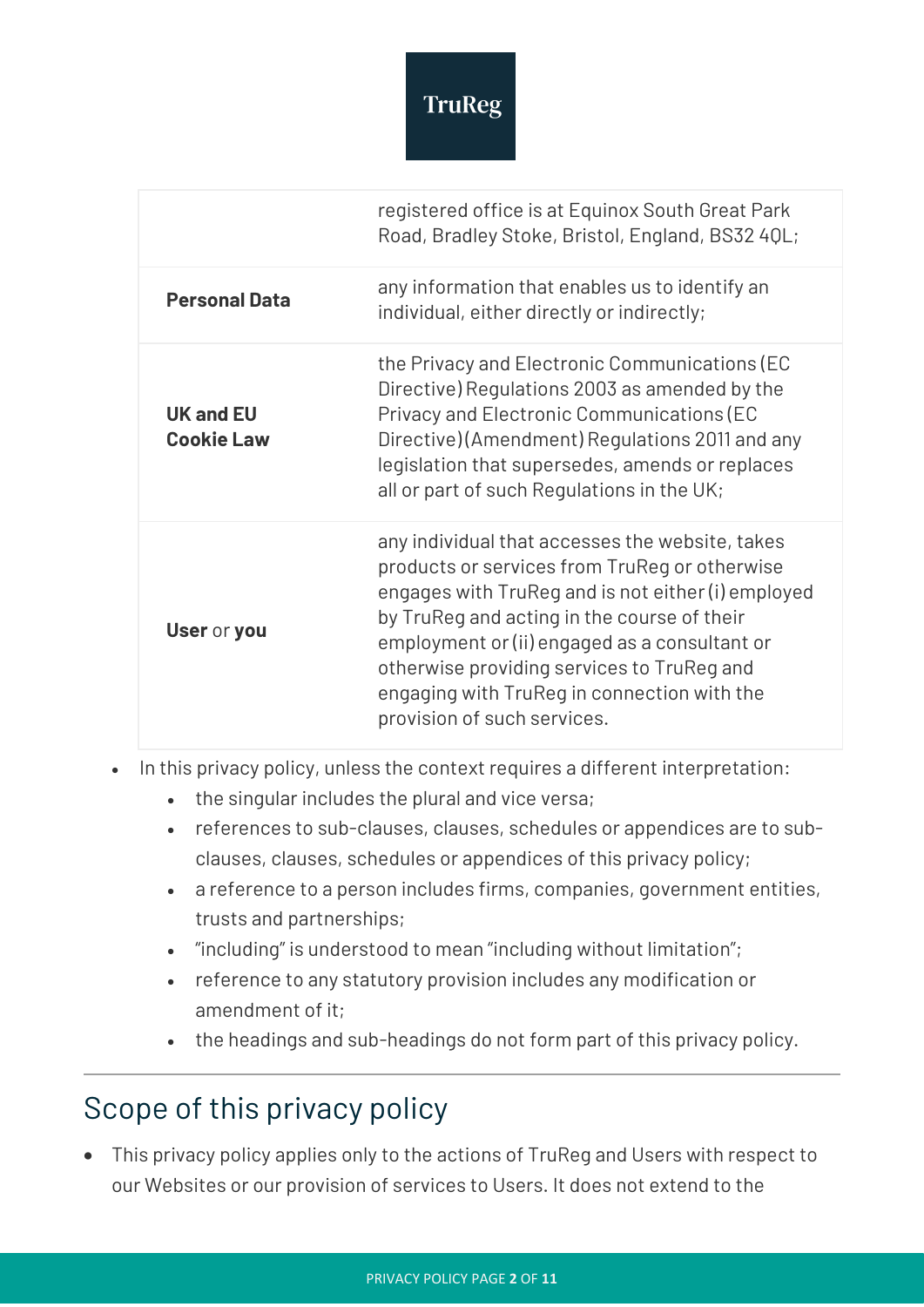websites of Kinherit Ltd or any third party websites that can be accessed from a Website including, but not limited to, any links we may provide to social media websites.

## Data collected

- We collect the following Personal Data, which you give us when you use a Website, contact us, register with us, set up an account, use our services or otherwise when we engage with you to provide products and services:
	- a. name;
	- b. date of birth;
	- c. contact Information such as email addresses and telephone numbers;
	- d. demographic information such as postcode
	- e. financial information such as details of assets
	- f. other information that you when you communicate or engage with us.
- 2. The following Personal Data is automatically collected from you when you use our Websites, by using Cookies (further information can be found in the section headed "Cookies" below):
	- a. IP address;
	- b. web browser type and version;
	- c. operating system;
	- d. a list of URLs starting with a referring site, your activity on this Website, and the site you exit to;
- 3. You will also provide us with Personal Data about other individuals, such as trustees and beneficiaries, and we will use this data to deliver the services that we provide to you. Where we may deal with such other individuals, we will identify your arrangements as the basis for us storing the data.
- 4. TruReg does not seek to collect special category data (as defined on the ICO website) other than in relation to unstructured specific items which customers may choose to incorporate in their end-of-life planning. Where customers choose to upload their own information, it is stored in compliance with TruReg's data security protocols which include restrictions on access to areas necessary to deliver TruReg's service.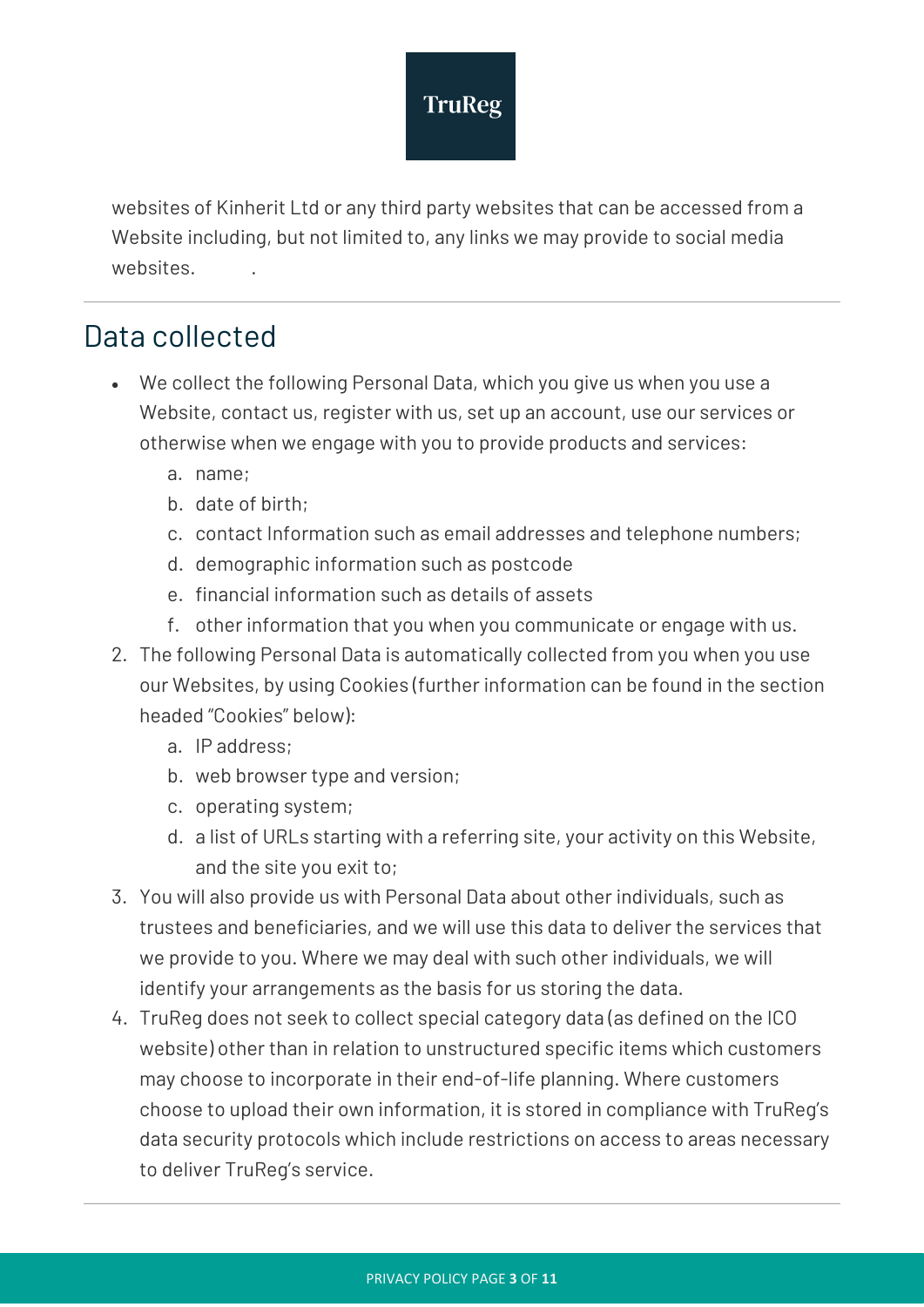### Our use of Personal Data

- We use your Personal Data for the following purposes:
	- 1. to provide you with our services;
	- 2. to allow you to use, and store Personal Data in, our Websites;
	- 3. to communicate with you and respond to any queries, comments or issues that you raise;
	- 4. to allow you to register for, and to run and manage, accounts that you set up on our Websites;
	- 5. for internal record-keeping purposes;
	- 6. to improve our products and services; and
	- 7. where you have consented to receiving electronic direct marketing (or where you are an existing customer and have not opted out), to market our products and services to you.
- Where we use your Personal Data to provide you with our services, to allow you to use our Websites and to allow you to register for, and to run and manage, your accounts, the legal basis for this processing is the performance of a contract between you and us and/or taking steps to enter into such a contract.
- In all other circumstances, we process your Personal Data on the basis that the processing is necessary for the purposes of our legitimate interests. We have a legitimate interest in ensuring that we provide the best service possible to our customers and respond to customer queries, as well as in promoting our business. We also have a legitimate interest in keeping accurate records of services we provide, for example for tax and accounting purposes. You have a right to object to us processing your Personal Data for these purposes, but we may not always need to comply with any such request. Please see the section headed "Your rights" below for more information.

#### Who we share Personal Data with

• We share your Personal Data with the following groups of people for the following reasons: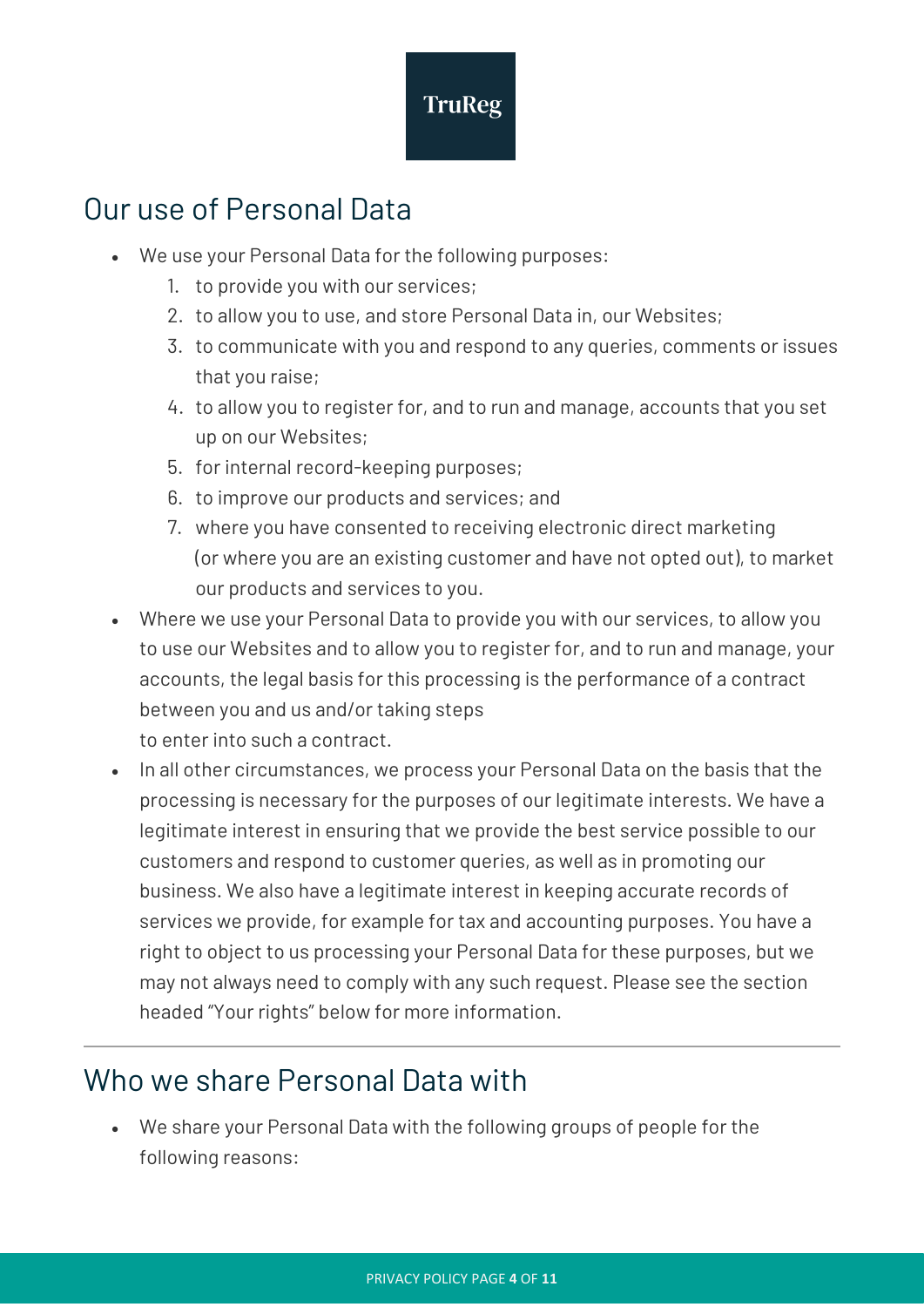- a. the trust on whose behalf you act, and anyone else who instructs us jointly with you in relation to that trust such as other trustees;
- b. the adviser to the trust, if it has one;
- c. our professional advisors to obtain legal or non-legal advice;
- d. relevant authorities to facilitate the detection of crime and where required at the time of decease; and
- e. third party service providers that we engage in connection with the provision of our services, such as website developers, IT support providers and our hosting provider (Amazon Web Services) and online payments & identity verification provider (Stripe). g. identity document verification. Stripe collects identity document images, facial images, ID numbers and addresses as well as advanced fraud signals and information about the devices that connect to its services. Stripe shares this information with us and also uses this information to operate and improve the services it provides, including for fraud detection. You may also choose to allow Stripe to use your data to improve Stripe's biometric verification technology. You can learn more about Stripe and read its privacy policy at [https://stripe.com/privacy.](https://stripe.com/privacy)

#### Keeping Data secure

- We will use technical and organisational measures to safeguard your Personal Data, for example:
	- a. access to your application is controlled by a PIN and an account reference unique to you
	- b. we store your Personal Data on secure servers in the UK and we do not transfer your personal data outside the UK/EEA;
	- c. data is encrypted in transit and "at rest" (i.e, backups);
	- d. all traffic is encrypted using SSL technology (typically you will see a lock icon or green address bar (or both) in your browser when we use this technology.
- Our payments provider Stripe is fully PCI compliant, and no credit card details are stored on our servers.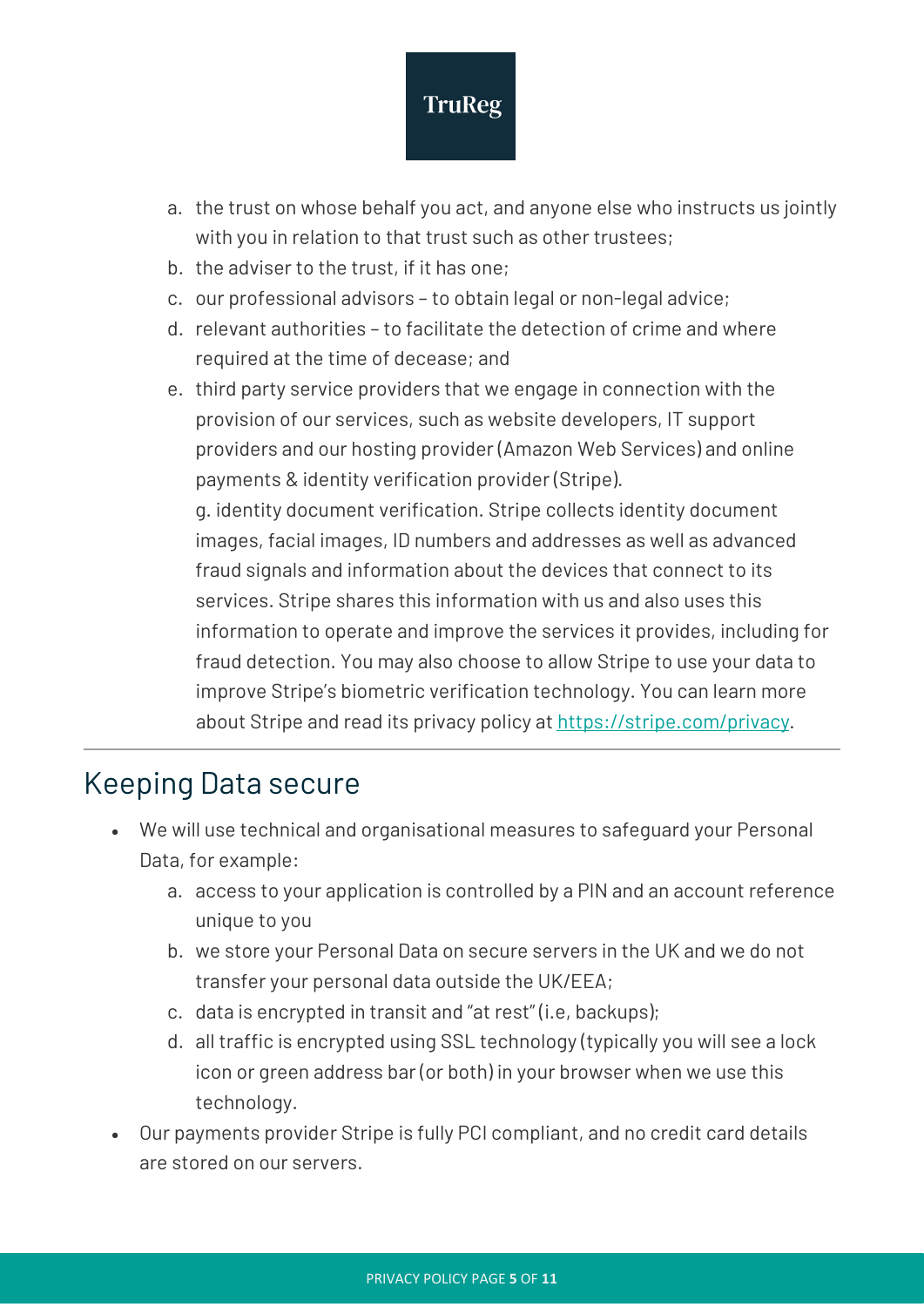- Technical and organisational measures include measures to deal with any suspected data breach. If you suspect any misuse or loss or unauthorised access to your Personal Data, please let us know immediately by contacting us via this email address: [systems@kinherit.co.uk.](mailto:systems@kinherit.co.uk)
- If you want detailed information from Get Safe Online on how to protect your information and your computers and devices against fraud, identity theft, viruses and many other online problems, please visit www.getsafeonline.org. Get Safe Online is supported by HM Government and leading businesses.

## Data retention

- Unless a longer retention period is required or permitted by law, we will only hold your Personal Data on our systems for the period necessary to fulfil the purposes outlined in this privacy policy or until you request that the Personal Data be deleted (although please note that we are not always legally required to comply with such a request – for more information, see the section headed "Your rights" below). Normally, this will be the period for which we provide services to you.
- Even if we delete your Personal Data, it may persist on backup or archival media for legal, tax or regulatory purposes. If this is the case, we will ensure that the Personal Data can only be accessed by authorised individuals in exceptional circumstances.

## Your rights

- Subject to usual restrictions afforded by law, including in relation to client recordkeeping, you have the following rights in relation to your Personal Data:
	- **Right to access** –If you request information that we are bound to provide under GDPR regulations, this will be provided in accordance with appropriate laws. Where we are legally permitted to do so, we may refuse your request, in which case we will tell you the reasons why.
	- **Right to correct** the right to have your Personal Data rectified if it is inaccurate or incomplete. If you think that we are holding inaccurate Personal Data about you, or if any of your details change, you must inform us immediately by emailing [trureg@kinherit.co.uk.](mailto:trureg@kinherit.co.uk)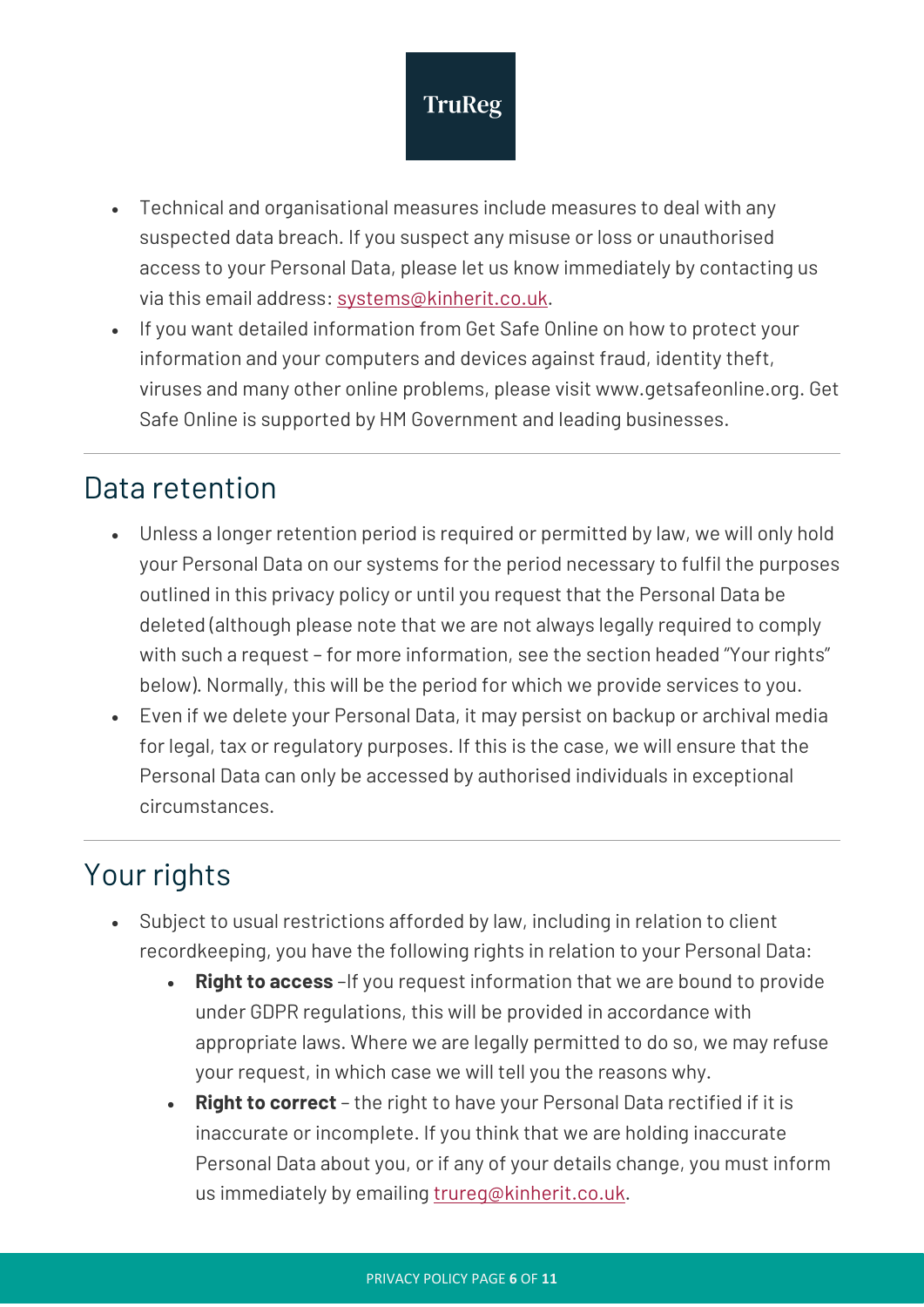- **Right to erase** the right to request that we delete or remove your Personal Data from our systems in certain circumstances. We do not always need to comply with such a request, but if we do not, we will tell you the reasons why.
- **Right to restrict our use of your Data** the right to "block" us from using your Personal Data or limit the way in which we can use it. This right only applies in certain circumstances and we may not be legally obliged to comply with your request; if this is the case, we will tell you the reasons why.
- **Right to data portability** the right to request that we move, copy or transfer your Personal Data, in a common electronic format, to you or another provider where possible. This right only applies to the Personal Data that we process for the purposes of providing our services, our Websites or running and managing your account.
- **Right to object** the right to object to our use of your Personal Data where we use it for our legitimate interests. If we have compelling legitimate grounds to continue to process your Personal Data, we will be able to continue to do so.
- **Right to opt out of electronic marketing –**

the right to let us know that you do not want to receive further electronic direct marketing from us. You can do this by clicking "unsubscribe" in any marketing emails that we send.

- To make enquiries or exercise any of your rights set out above, please contact us via this email address: [trureg@kinherit.co.uk.](mailto:trureg@kinherit.co.uk)
- If you are not satisfied with the way a complaint you make in relation to your Data is handled by us, you may be able to refer your complaint to the relevant data protection authority. For the UK, this is the Information Commissioner's Office (ICO). The ICO's contact details can be found on their website at [https://ico.org.uk/.](https://ico.org.uk/)
- It is important that the Data we hold about you is accurate and current. Please keep us informed if your Data changes during the period for which we hold it.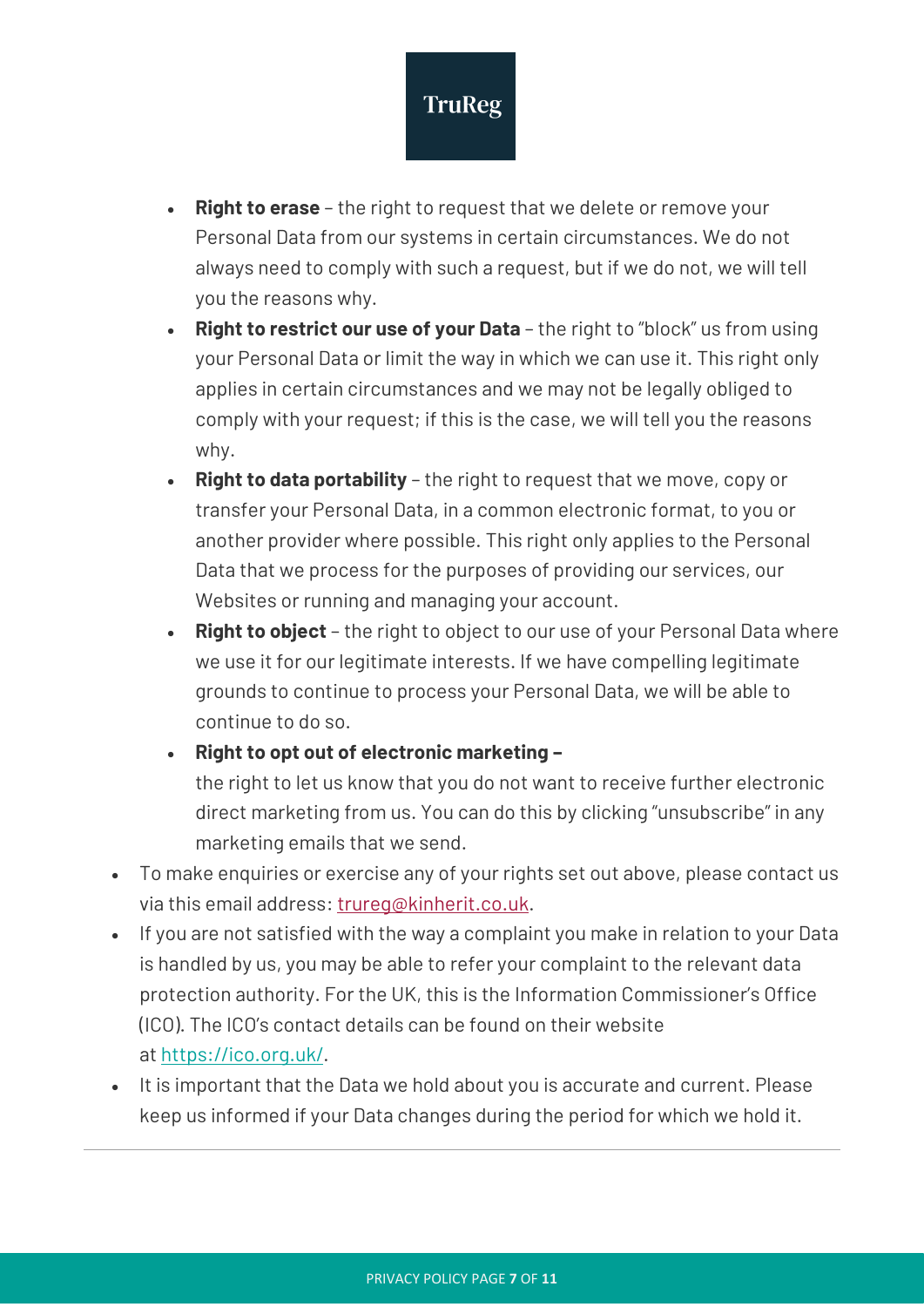### Links to other websites

• Our Websites may, from time to time, provide links to other websites. We have no control over such websites and are not responsible for the content of these websites. This privacy policy does not extend to your use of such websites. You are advised to read the privacy policy or statement of other websites prior to using them.

#### Changes of business ownership and control

- TruReg may, from time to time, expand or reduce our business and this may involve the sale and/or the transfer of control of all or part of TruReg. Personal Data provided by Users will, where it is relevant to any part of our business so transferred, be transferred along with that part and the new owner or newly controlling party will, under the terms of this privacy policy, be permitted to use the Personal Data for the purposes for which it was originally supplied to us.
- We may also disclose Personal Data to a prospective purchaser of our business or any part of it.
- In the above instances, we will take steps with the aim of ensuring your privacy is protected.

#### Cookies

- Our Websites may place and access certain Cookies on your computer. TruReg uses Cookies to improve your experience of using the Websites and to improve our range of services. TruReg has carefully chosen these Cookies and has taken steps to ensure that your privacy is protected and respected at all times.
- All Cookies used by our Websites are used in accordance with current UK and EU Cookie Law.
- You may, if you wish, prevent your browser placing Cookies; however certain features of the Website may not function fully or as intended
- Our Websites may place the following types of Cookies: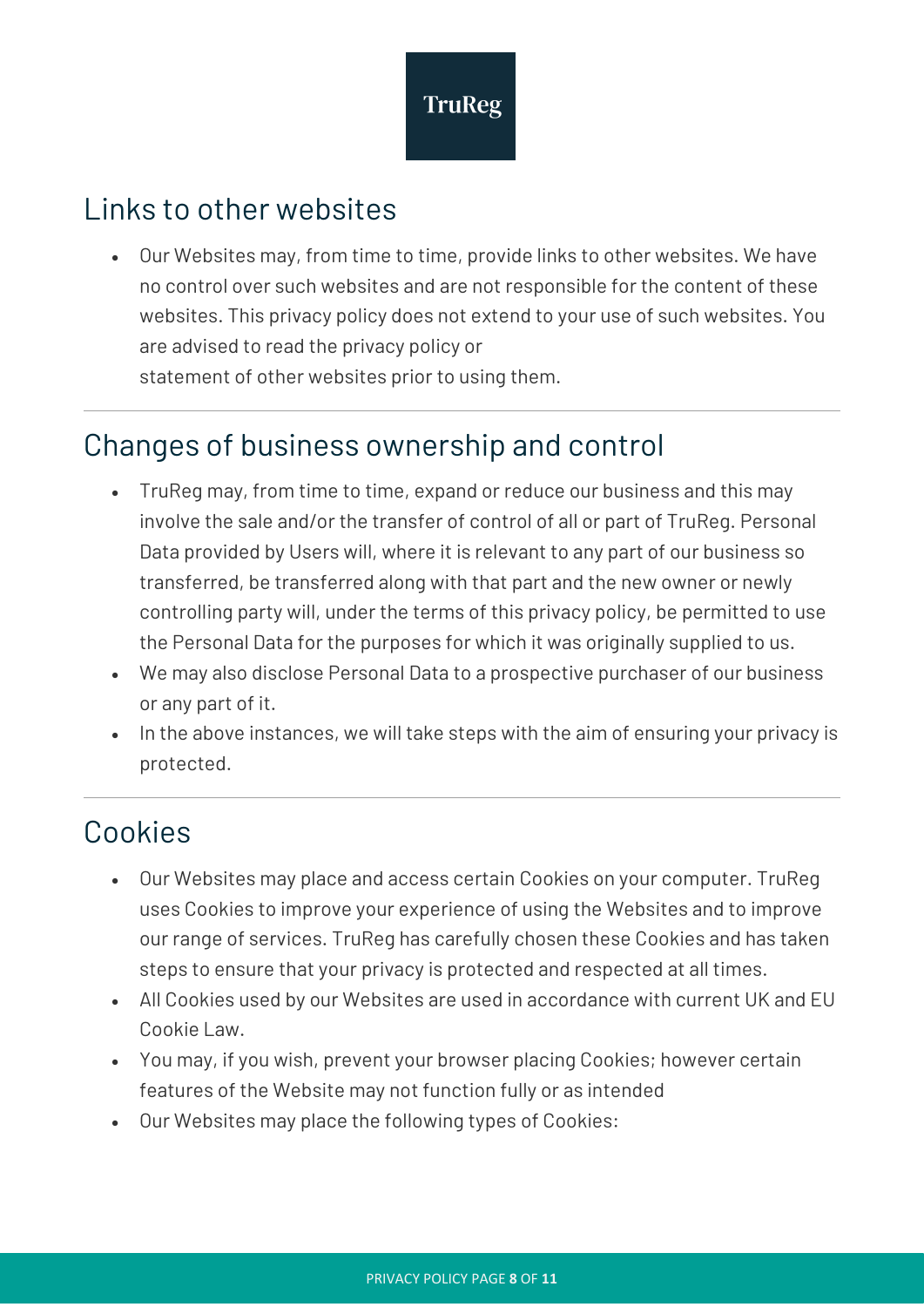| <b>TruReg</b> |  |
|---------------|--|
|               |  |

| <b>Type of Cookie</b>             | <b>Purpose</b>                                                                                                                                                                                                                                                                              |
|-----------------------------------|---------------------------------------------------------------------------------------------------------------------------------------------------------------------------------------------------------------------------------------------------------------------------------------------|
| Strictly necessary<br>cookies     | These are cookies that are required for<br>the operation of the Website. They<br>include, for example, cookies that enable<br>you to log into secure areas of our<br>Website, use a shopping cart or make use<br>of e-billing services.                                                     |
| Analytical/performance<br>cookies | They allow us to recognise and count the<br>number of visitors and to see how visitors<br>move around our Website when they are<br>using it. This helps us to improve the way<br>the Website works, for example, by<br>ensuring that users are finding what they<br>are looking for easily. |
| <b>3rd Party Cookies</b>          | These are set by 3rd parties in order to<br>provide specific<br>services such as embedded video.                                                                                                                                                                                            |

- You can find a list of Cookies that we use in the Cookies Schedule below.
- You can choose to enable or disable Cookies in your internet browser. By default, most internet browsers accept Cookies but this can be changed. For further details, please consult the help menu in your internet browser.
- You can choose to delete Cookies at any time; however you may lose any information that enables you to access the Website more quickly and efficiently including, but not limited to, personalisation settings. Not accepting cookies will limit any authenticated session on our website(s) to a maximum 15 minutes.
- It is recommended that you ensure that your internet browser is up-to-date and that you consult the help and guidance provided by the developer of your internet browser if you are unsure about adjusting your privacy settings.
- For more information generally on cookies, including how to disable them, please refer to aboutcookies.org. You will also find details on how to delete cookies from your computer.